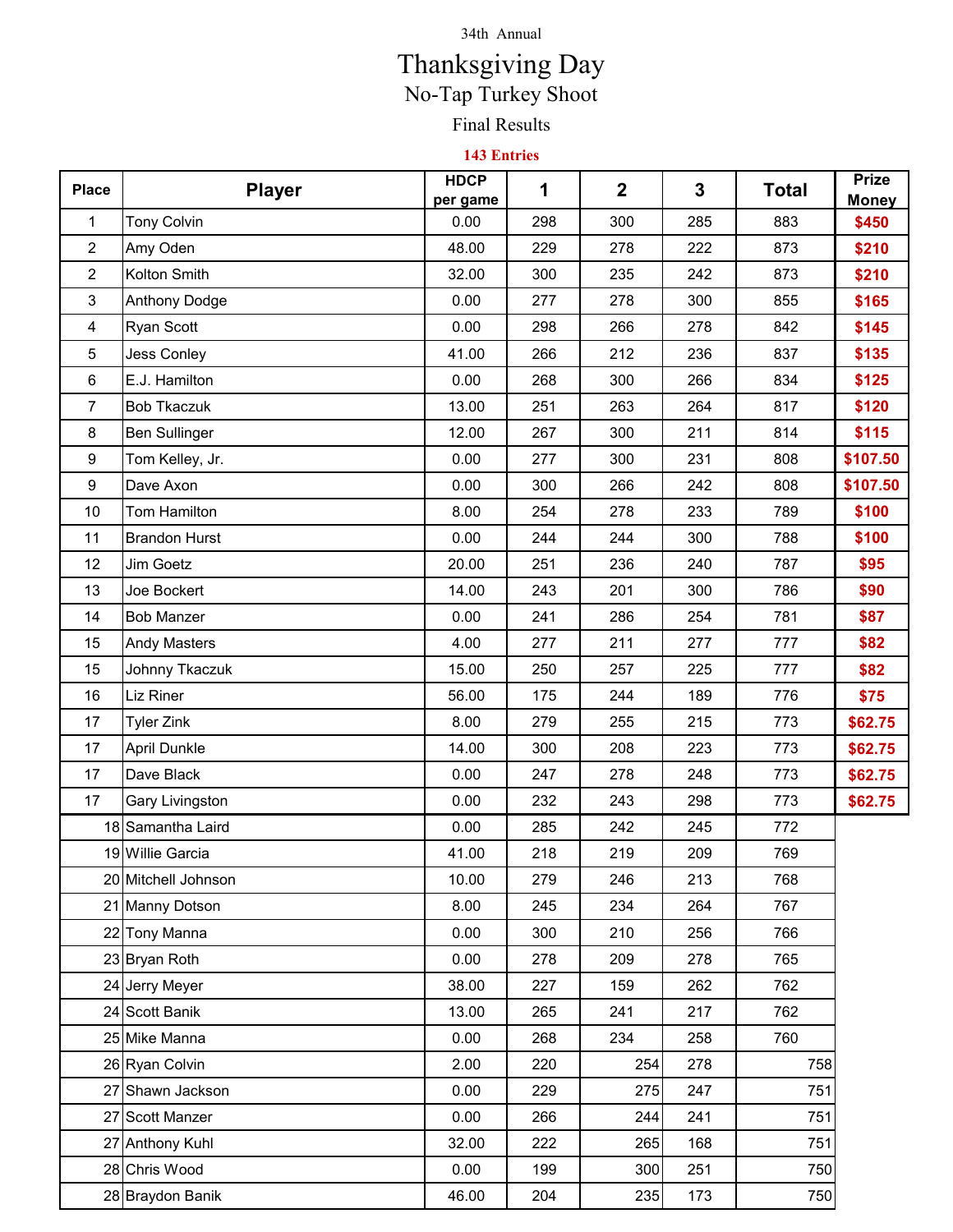| 29 Sydney Kelley       | 68.00 | 168 | 223 | 154 | 749 |
|------------------------|-------|-----|-----|-----|-----|
| 30 Jim Baker           | 10.00 | 201 | 297 | 218 | 746 |
| 31 Bryan Bullard       | 0.00  | 252 | 255 | 237 | 744 |
| 31 Noah Sullinger      | 0.00  | 255 | 236 | 253 | 744 |
| 32 Laura Holker        | 99.00 | 181 | 121 | 141 | 740 |
| 32 Nick Yocum          | 0.00  | 290 | 241 | 209 | 740 |
| 33 Jerome James        | 1.00  | 260 | 244 | 232 | 739 |
| 34 Tom Hamilton, Jr.   | 42.00 | 219 | 168 | 222 | 735 |
| 35 Lindsay Dotson      | 39.00 | 255 | 191 | 170 | 733 |
| 35 Dustin Christiansen | 56.00 | 239 | 224 | 102 | 733 |
| 36 Nate Smejkal        | 3.00  | 256 | 222 | 244 | 731 |
| 36 Del Gust            | 9.00  | 214 | 300 | 190 | 731 |
| 37 Rocky Rubink        | 24.00 | 263 | 212 | 176 | 723 |
| 38 Tracy Stubbs        | 31.00 | 212 | 210 | 205 | 720 |
| 39 Kevin Lee           | 7.00  | 214 | 263 | 220 | 718 |
| 39 Dale Davis          | 0.00  | 194 | 266 | 258 | 718 |
| 40 Caitlin Morris      | 18.00 | 207 | 253 | 202 | 716 |
| 40 Tyler Harris        | 4.00  | 210 | 229 | 265 | 716 |
| 40 Jeff Laird          | 0.00  | 155 | 261 | 300 | 716 |
| 41 Scott Sullinger     | 0.00  | 300 | 234 | 181 | 715 |
| 42 Justin Christiansen | 0.00  | 262 | 208 | 244 | 714 |
| 42 Jerika Koopmeiners  | 23.00 | 190 | 265 | 190 | 714 |
| 42 Christina Hurst     | 34.00 | 251 | 222 | 139 | 714 |
| 43 Tom Jorgensen       | 32.00 | 220 | 186 | 209 | 711 |
| 44 Austin Du Brall     | 10.00 | 206 | 231 | 243 | 710 |
| 45 Justin Koopmeiners  | 43.00 | 199 | 167 | 214 | 709 |
| 46 Kerry Crossman      | 19.00 | 244 | 217 | 190 | 708 |
| 47 Rene Sidzyik        | 39.00 | 210 | 195 | 185 | 707 |
| 48 Leia Osmera         | 81.00 | 159 | 133 | 170 | 705 |
| 49 Jim Webel           | 5.00  | 260 | 199 | 225 | 699 |
| 50 Amy Morris          | 32.00 | 183 | 188 | 231 | 698 |
| 51 Jeannette Laird     | 21.00 | 167 | 277 | 190 | 697 |
| 52 Colton Stephenson   | 48.00 | 160 | 184 | 204 | 692 |
| 52 Travis Hogueison    | 53.00 | 173 | 179 | 181 | 692 |
| 53 Bill Hearn          | 10.00 | 220 | 221 | 220 | 691 |
| 54 Mason Sterkel       | 0.00  | 190 | 212 | 286 | 688 |
| 55 Mike Kell           | 23.00 | 196 | 265 | 188 | 682 |
| 56 Barry Mulligan      | 44.00 | 135 | 178 | 236 | 681 |
| 57 Ricky Simmons       | 1.00  | 268 | 185 | 223 | 679 |
| 58 Tyler Dunkle        | 0.00  | 264 | 206 | 207 | 677 |
| 59 Anna Walther        | 24.00 | 214 | 202 | 185 | 673 |
| 60 Stitch Lorimor      | 35.00 | 164 | 213 | 190 | 672 |
| 61 Hank Hansen         | 0.00  | 244 | 240 | 187 | 671 |
| 61 Bob Jackson         | 50.00 | 204 | 142 | 175 | 671 |
| 62 Nick Oden           | 7.00  | 252 | 168 | 229 | 670 |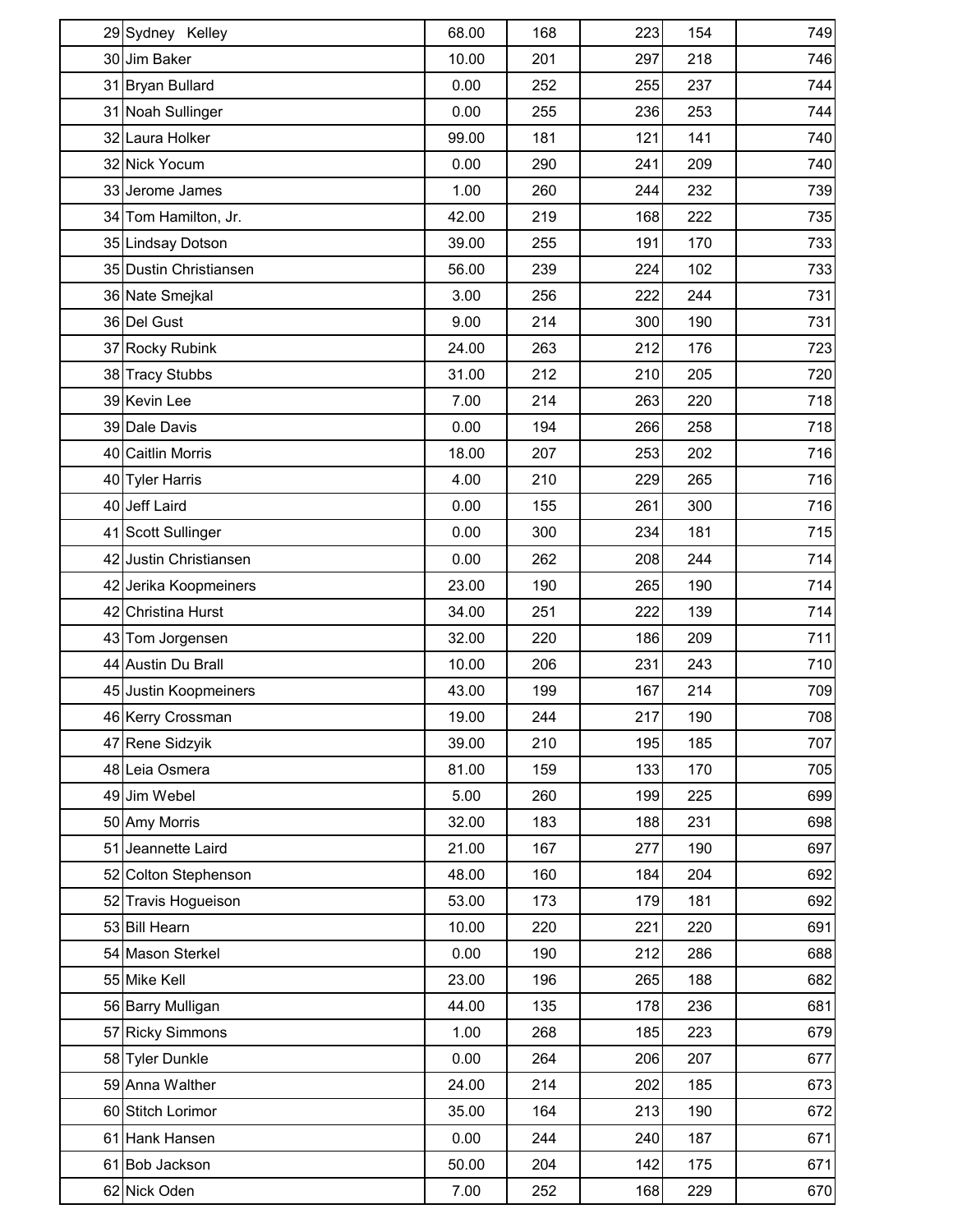| 63 Joe Crayne            | 10.00  | 213 | 196 | 230 | 669 |
|--------------------------|--------|-----|-----|-----|-----|
| 64 John Keiper           | 32.00  | 180 | 210 | 181 | 667 |
| 64 Jo Wood               | 4.00   | 166 | 277 | 212 | 667 |
| 65 Joe Bockert           | 14.00  | 183 | 222 | 218 | 665 |
| 66 Andy Hardies          | 27.00  | 220 | 166 | 197 | 664 |
| 66 Rose Marie Hamilton   | 58.00  | 161 | 174 | 155 | 664 |
| 66 Pat Wolf              | 32.00  | 144 | 200 | 224 | 664 |
| 67 Pat Sargent           | 7.00   | 227 | 207 | 207 | 662 |
| 68 Zak Bassett           | 27.00  | 193 | 210 | 186 | 659 |
| 69 Rachel Tkaczuk        | 40.00  | 178 | 191 | 165 | 654 |
| 70 Donnie Rowe III       | 15.00  | 188 | 219 | 197 | 649 |
| 71 Matt Farrell          | 7.00   | 244 | 203 | 176 | 644 |
| 72 Mike Yost             | 3.00   | 194 | 184 | 253 | 640 |
| 73 Damian Sandoval       | 46.00  | 205 | 134 | 162 | 639 |
| 74 Jared Boles           | 37.00  | 119 | 194 | 213 | 637 |
| 74 Sadie Sidzyik         | 58.00  | 152 | 154 | 157 | 637 |
| 75 Cole Fleming          | 7.00   | 217 | 237 | 159 | 634 |
| 76 Chris Podjenski       | 50.00  | 143 | 162 | 178 | 633 |
| 77 James Matuza          | 24.00  | 148 | 201 | 211 | 632 |
| 78 Shawn Hogueison       | 33.00  | 143 | 148 | 239 | 629 |
| 78 Larry Zielinski       | 44.00  | 174 | 168 | 155 | 629 |
| 79 Bob Combs             | 44.00  | 166 | 166 | 162 | 626 |
| 80 Dave Hurst            | 8.00   | 188 | 198 | 215 | 625 |
| 81 Kendall Ruby          | 24.00  | 160 | 200 | 190 | 622 |
| 82 Steve Smejkal         | 8.00   | 240 | 198 | 158 | 620 |
| 83 Jash Villafranca      | 41.00  | 188 | 154 | 152 | 617 |
| 84 Dieter Thamm          | 10.00  | 223 | 193 | 170 | 616 |
| 85 Amanda Fleming        | 22.00  | 201 | 168 | 178 | 613 |
| 86 Sean Conley           | 48.00  | 167 | 160 | 140 | 611 |
| 87 Shane Osmera          | 20.00  | 210 | 162 | 177 | 609 |
| 87 John Sidzyik          | 13.00  | 244 | 156 | 170 | 609 |
| 88 Kyler Smith           | 63.00  | 127 | 174 | 118 | 608 |
| 89 Taylor Sidzyik        | 24.00  | 188 | 179 | 167 | 606 |
| 90 Rachel Vacek          | 87.00  | 145 | 157 | 42  | 605 |
| 91 Dylan Gunter          | 0.00   | 211 | 234 | 159 | 604 |
| 91 Duane Ten Eyck        | 40.00  | 195 | 151 | 138 | 604 |
| 92 Steve Ruby            | 40.00  | 112 | 194 | 176 | 602 |
| 93 Ben Watson            | 2.00   | 185 | 210 | 199 | 600 |
| 94 Eric Mulligan         | 0.00   | 198 | 206 | 195 | 599 |
| 95 Deb Myskowski         | 54.00  | 81  | 133 | 221 | 597 |
| 96 Hunter Sidzyik        | 50.00  | 151 | 134 | 161 | 596 |
| 97 Amber Needham         | 81.00  | 152 | 107 | 92  | 594 |
| 98 Jennifer Christiansen | 102.00 | 109 | 67  | 109 | 591 |
| 99 Mark Pojar            | 16.00  | 169 | 189 | 183 | 589 |
| 100 Matt Anson           | 48.00  | 134 | 178 | 130 | 586 |